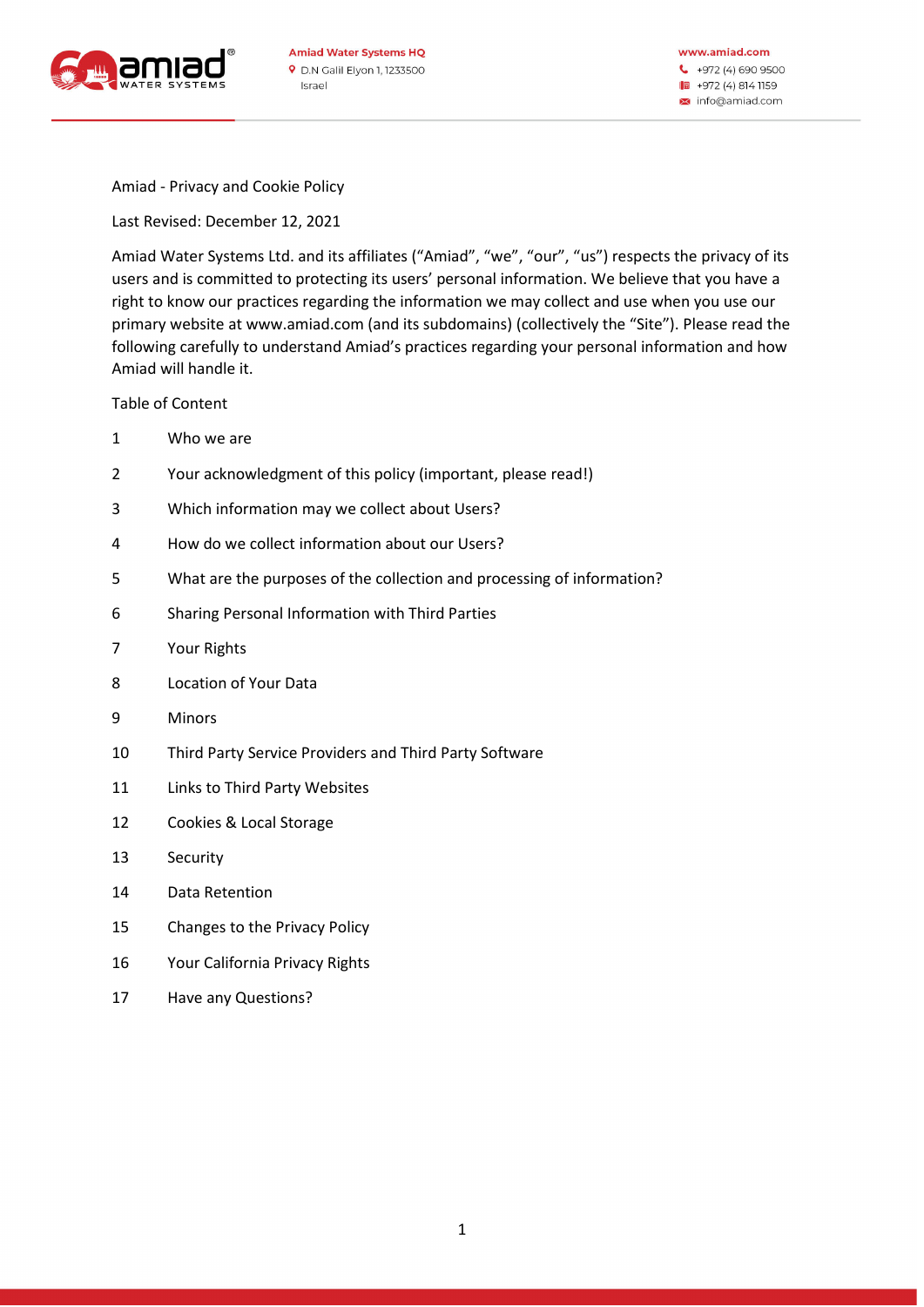

1. Who we are

Amiad, is a registered company in the state of Israel (No. 512497694) at Kibbutz Amiad, Israel. Individuals wishing to contact us about data protection issues may do so by writing to us at the above address or by emailing us at privacy@amiad.com.

2. Your acknowledgment of this policy (important, please read!)

This Privacy and Cookie Policy ("Privacy and Cookie Policy") details how your Personal Information collected via the Site is used and processed by Amiad and/or its affiliates worldwide .

BY ENTERING, CONNECTING TO, ACCESSING OR USING THE SITE, YOU ACKNOWLEDGE THAT YOU ARE OR HAVE HAD THE OPPORTUNITY TO BECOME AWARE OF AND AGREE (IN JURISDICTION WHERE SUCH CONSENT IS REQUIRED) TO THIS PRIVACY AND COOKIE POLICY AND AMIAD'S PRACTICES DESCRIBED THEREIN, INCLUDING THE PROCESSING (INCLUDING COLLECTING, USING, DISCLOSING, RETAINING OR DISPOSING) OF YOUR INFORMATION UNDER THE TERMS OF THIS POLICY.

- 3. Which information may we collect about Users? We may collect from Users of our Site, two types of data and information:
	- 3.1 . Non-personal Information. The first type is non-identifiable and anonymous information. To put it simply, we have no idea what is the identity of the User from which we have collected the Non-personal Information, unless it is cross-referenced with, or can reasonably be associated with, Personal Information. Non-personal Information, which is being gathered, consists of technical information and behavioral information that does not pertain to a specific individual. For example, technical information may include information such as the type and version of your device and its operating system, the type of browser, screen resolution, device browser and keyboard language, Wi-Fi connectivity and the type and name of your device and/or browser, etc. Behavioral information may include aggregated data concerning Users' clickstream on the Site, the activities of the Users on the Site and additional aggregated nonpersonally identifiable information of a similar nature .
	- 3.2 . Personal Information. The other type of information we may collect is individually identifiable information. To put it simply, this information may identify an individual or is of a private and/or sensitive nature, such as your contact information ("Personal Information"). Personal Information which is being gathered consists of any personal details provided voluntarily by the User during the User's use of the Site, including:
	- 3.2.1 . Personal Information which is provided voluntarily by a User, including :
		- · Communications with Amiad: information you provide us as part of any communications with Amiad, including by approaches to our customer services functions or during sales calls. We may record such calls for quality assurance purposes and in order to improve our services.
		- · Contact Form: information you provide us when filling the Contact Form available on our Site. The Contact Form may require you to provide the following details: full name, e-mail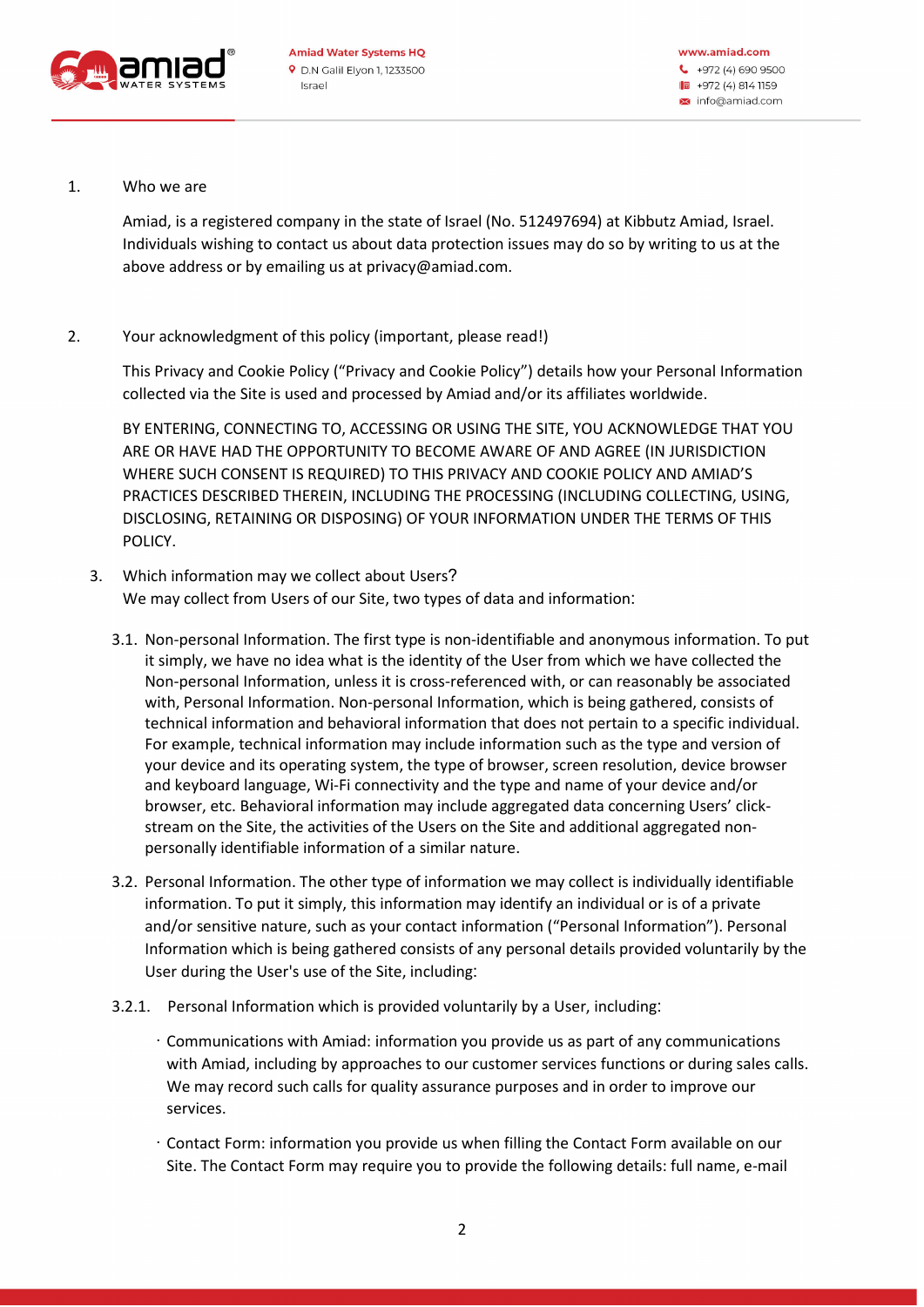

address, phone number, state, country and company name. A free text message may also be provided.

- · Job Applicants: information you provide us when applying for a position via the "Careers" page available on the Site, as further detailed under Section 3.2.3 below.
- 3.2.2. Personal Information collected via technology:
	- Geolocation data: while using the Site we will access, collect, process, monitor and/or remotely store "geolocation data", including through the collection of IP addresses and other similar information to determine your location for the purpose of providing a localized version of our Site and for security purposes .
	- Technical and behavioral information: to the extent that the technical and behavioral information detailed above will be linked to or associated with a specific individual then such information will be considered as Personal Information.
	- Identifiers: such as Internet Protocol (IP) address, your Unique Device Identifier (UDID), or another unique identifiers.
- 3.2.3. Personal Information relating to job applicants:

You may use the "Careers" page available on our Site in order to apply for a position at Amiad and send us your CV, and in such case the following applies:

- As part of the submission of an application, you will be required to provide your full name, email address and phone number and attach your CV .
- The Personal Information collected as part of the application process, including any Personal Information included in your CV, may be accessed by our HR department and/or by Amiad managers, worldwide, solely for the purposes of evaluation and to enable us to contact you with respect to the recruitment process .
- If you submit an application on behalf of a third party, you hereby acknowledge that such third party was made aware of this Privacy and Cookie Policy and has granted his/her consent to the processing of his/her Personal Information by Amiad .
- Amiad will retain Personal Information collected from applicants solely for the period that is necessary for the purposes set forth under this Privacy and Cookie Policy or for the maximum statutory period in which a claim with respect to the recruitment process may be brought against Amiad.
- Personal Information may be retained for future consideration by Amiad (e.g. future positions at Amiad) solely to the extent that we receive your permission to do so .
- Please note that if you are successfully recruited to work for Amiad, any Personal Information collected as part of the application process may be retained by Amiad for the purposes of your employment.
- 3.3. Please note:
	- We may cross-reference Personal Information collected by one means with other Personal Information we have about you and any Non-personal Information connected or linked to or associated with any Personal Information shall be deemed as Personal Information as long as such connection, linkage or association exists .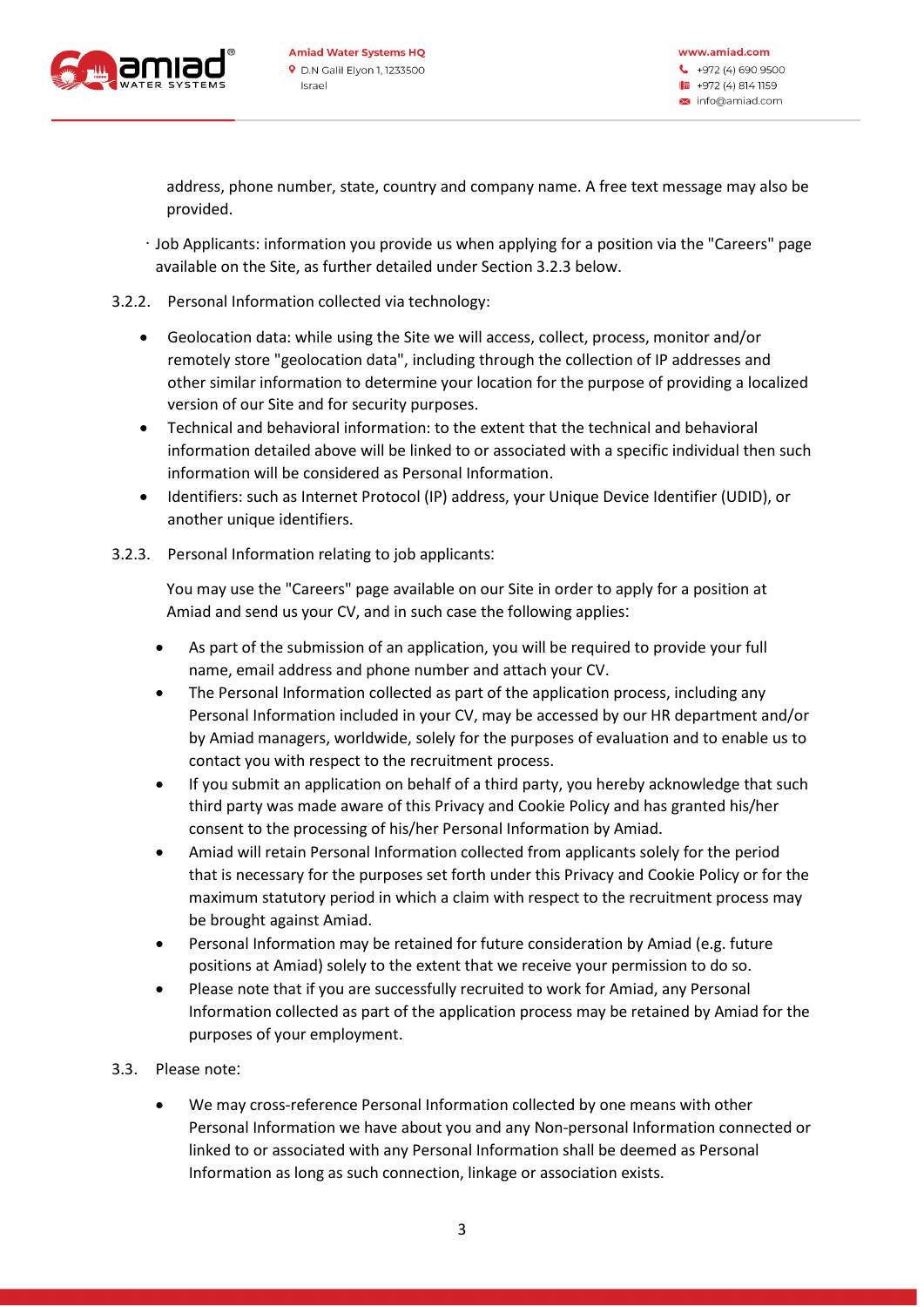

• We use third-party tracking services and usage logs, to track and analyze data from Users of the Site and for purposes of security and fraud prevention (for more information please refer to Section 10 below). We may also use cookies to gather information regarding your

use of the Site and the information for which you searched and accessed (for more information please refer to Section 12 below).

4. How do we collect information about our Users?

There are two main methods we use to collect information:

4.1. We collect information through your entry, connection, access and/or use of the Site. In

other words, when you access or use the Site we are aware of your usage of the Site, and may gather, collect and record the information relating to such usage. For example, when you use the Site, we may gather your click-stream .

4.2. We collect information which you provide us voluntarily. For example, we collect Personal

Information that you provide via the Contact Form on our Site. We will inform you prior to collecting your Personal Information if it is requested on a voluntary basis and the consequences of not providing voluntary Personal Information .

- 5. What are the purposes of the collection and processing of information?
	- 5.1. Non-personal Information is processed in order to :
		- Enhance the User's experience on the Site:
		- · Create statistical information and learn about the preferences of Users and general trends on the Site (e.g. understand which features are more popular than others); and
		- Keep the Site safe and secured and for prevention of fraud.
	- 5.2. Personal Information is processed in order to:
		- · Enable the operation of the Site ;
		- · Contact you for the purposes of offering you our products and services by email, SMS, phone, through web-browser notification or through the post (having first obtained your consent and subject to your right to opt-out of marketing messages at any time by following the instructions in such message or by contacting us at: privacy@amiad.com;
		- · Contact you for the purposes of processing your job application (having first obtained your consent and subject to your right to withdraw such consent at any time);
		- · Personalize your experience on the Site (e.g. geolocation data shall be used to provide you with a localized version of the Site (where available));
		- · Ensure that content on the Site is presented in an optimal way for you and for your device (e.g. tablet, mobile phone);
		- · Send you by email, SMS, phone, through web-browser notification or through the post updates, notices, announcements, and additional information related to Amiad including with respect to changes made to our Site's terms of use and privacy policy ;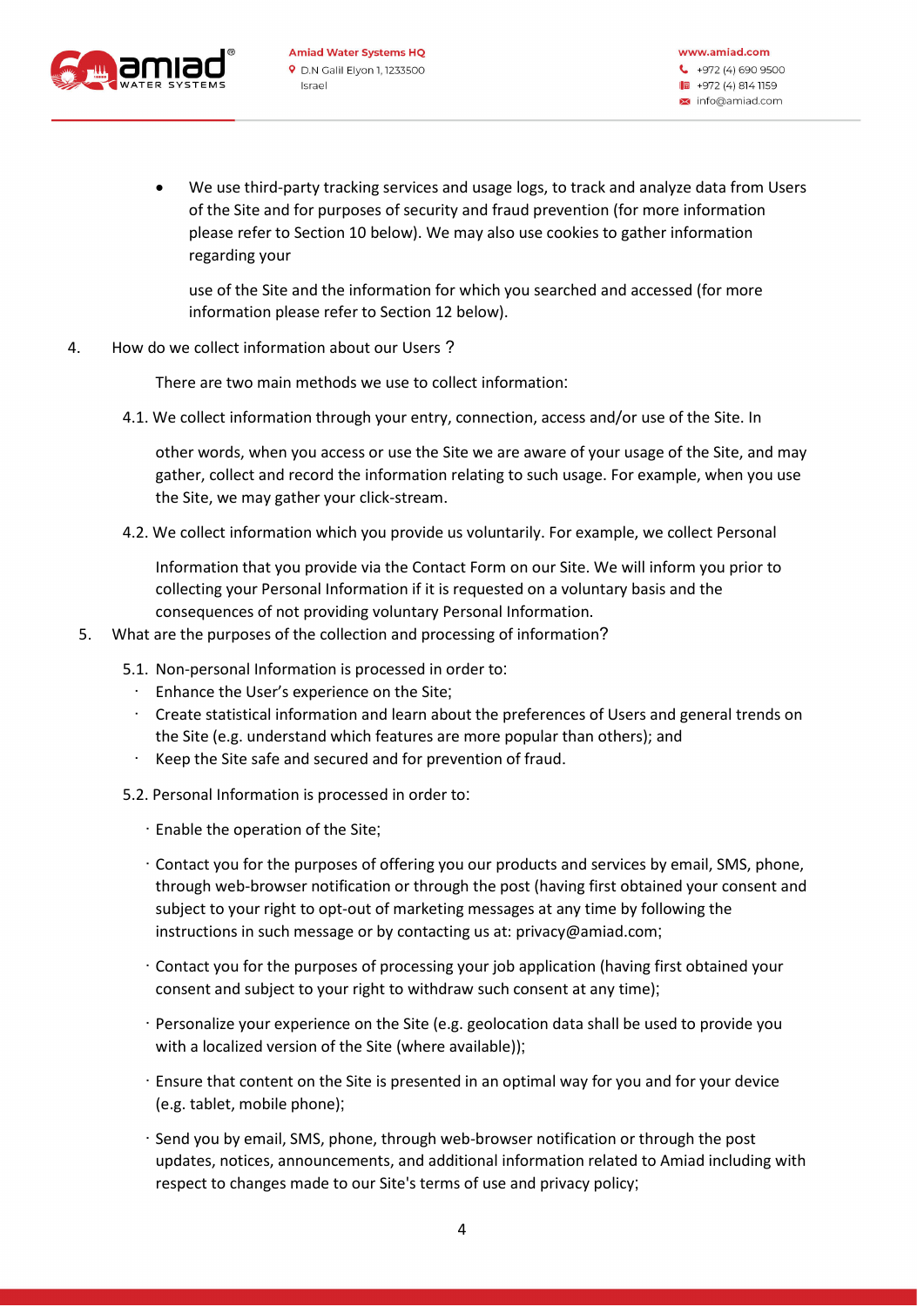

- · Conduct internal operations, including troubleshooting, data analysis, testing, research and statistical purposes ;
- · Keep the Site safe and secured and for prevention of fraud and crime ;
- · Comply with our legal obligations and in order to be able to protect our rights and legitimate interests, including in order to improve the Site;
- · Email tracking we may use tracking technology within the email we may send you in order to improve interactions with you and to better understand whether our emails were opened and read, and such tracking may include capturing the time and date in which you opened our email messages and the type of device you use to open such emails.

Note to our Users in the EU :

 In order for Amiad to process your Personal Information, as detailed herein, such processing must be justified by a "basis" for processing. Please note that the Personal Information processing activities detailed herein may be justified on the basis that :

- · the processing is based on your consent where you provide us with your consent to contact you for marketing and job application purposes or when we use cookies to collect information about your use of the Site, you will be asked to consent to such activities before we can process such information. If you choose not to give us your consent for such processing activities, or if you decide later to remove your consent, this may affect our ability to provide you with the services available on our Site;
- · the processing is necessary for performance of a contract or in order to take steps prior to entering into a contract - usually your Personal Information will be provided to us because you are interested in engaging with Amiad for the purchase of our products and services. As such, we rely on this basis for processing activities that are required in order enable you to use the Site and to let you know of changes to our Site's terms of use and privacy policy ;
- · the processing is necessary to comply with a legal obligation we may process your Personal Information for disclosure of information to authorities; and
- · the processing is in our legitimate commercial interests subject to your interests and fundamental rights, we shall process your Personal Information under this basis with respect all other Personal Information processing activities described herein, such as the processing of your Personal Information in order to personalize the Site, assisting us to prevent crime and fraud, complying with regulatory requirements, our internal operations, maintaining records and email tracking. We may also use the information contained in cookies and other such files or tags consists based on such ground for our legitimate interests in a safe and user-friendly presentation of our Site

Note to non-EU Users :

BY ENTERING, CONNECTING TO, ACCESSING OR USING THE SITE, YOU CONSENT TO THE COLLECTION AND PROCESSING OF YOUR PERSONAL INFORMATION AS SPECIFIED HEREIN .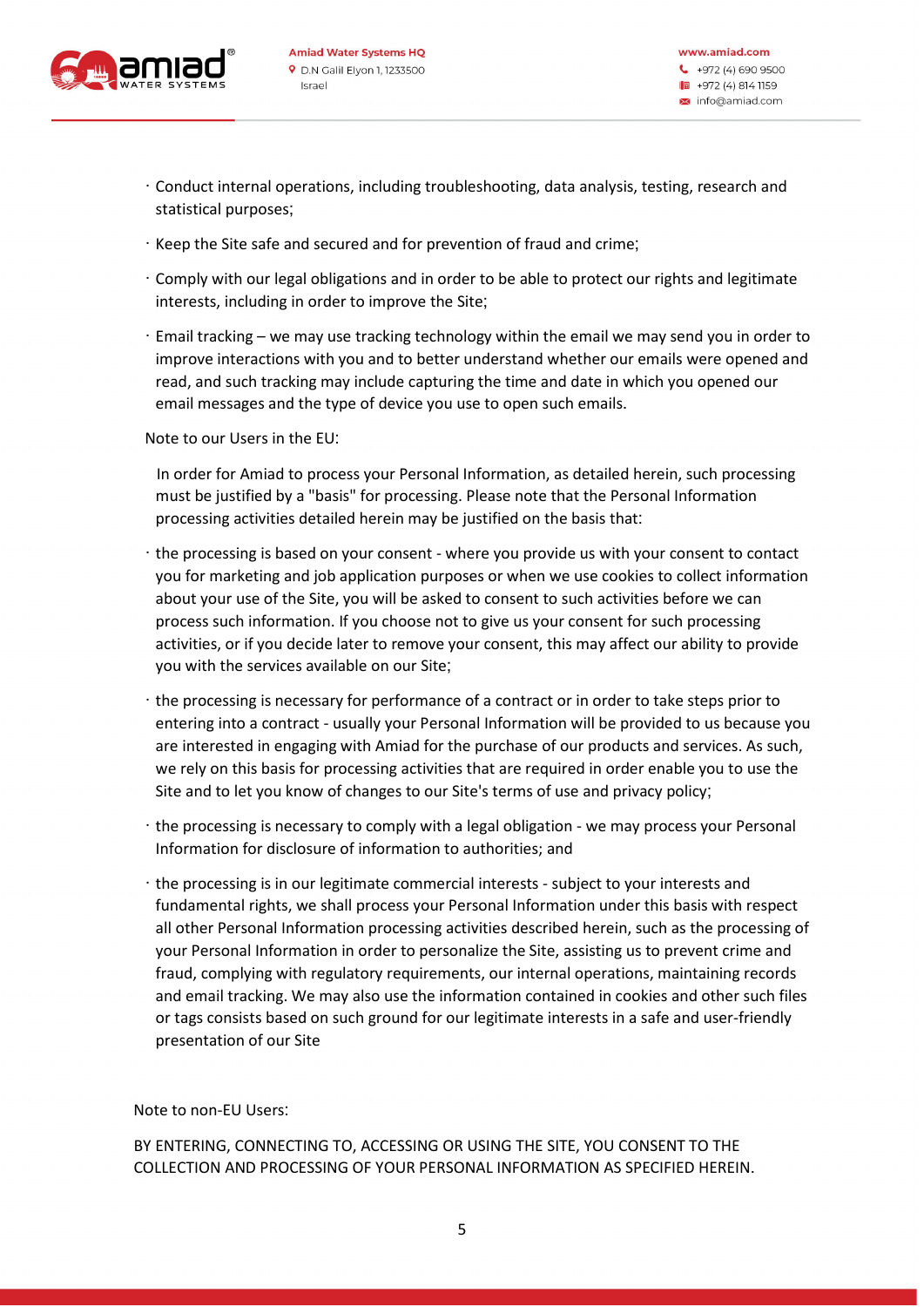

- 6. Sharing Personal Information with Third Parties
	- 6.1 . Amiad respects your privacy and will not disclose, share, rent, or sell your Personal Information to any third party, other than as permitted under this Privacy and Cookie Policy .
	- 6.2 . In addition to using the information collected by us for the purposes described under Section 5 above, we may also share your information in the following cases:
		- · Group Companies: the Personal Information you provide to us may be accessed by members of our group of companies in order to fulfill the purposes detailed herein.
		- · Local Distributors, Dealers and Sales Representatives: When you provide us with your contact details via the Site or make certain requests for information about Amiad products or services, we may transfer your name and contact information to a local distributor, dealer or sales representative of Amiad products and services that is located close to your location, solely in order to enable us to respond to your request. We identify a local distributor, dealer or sales representative using the location that you provided us. Please note that we instruct our local distributors, dealers and sales representatives to maintain appropriate data security safeguards in place and they are contractually restricted from using your Personal Information for any purpose other than in order to offer you Amiad's products and services, and/or in order to respond to any other specific request that Amiad has received from you. We note that such distributors, dealers and sales representatives may separately ask you to provide your name and contact information for other marketing or business activities. Any information that you may transfer to them directly will be used by them according to their privacy practices and Amiad will not be responsible for their use of such information.
		- · Amiad Personnel: Personal Information that we collect and process may be transferred to or accessed by personnel of Amiad for the sole purpose of enabling the operation of the Site and to contact you (as detailed in Section 4 above). Please note that all Amiad personnel that will have access to your Personal Information are under an obligation of strict confidentiality with respect to such Personal Information.
		- · Service Providers: we share Personal Information with vendors, commercial software providers, consultants and data processers who perform services on our behalf, including without limitation, companies that provide analysis, messaging services and services which host the Site. Please note that we collect, hold and manage your Personal Information through a third party's cloud based services, as reasonable for business purposes, which may be located in countries outside of your jurisdiction. For more information regarding our Service Providers, please refer to Section 10 below.
		- · In addition, we may share Personal Information in the following cases: (a) to satisfy any applicable law, regulation, legal process, subpoena or governmental request; (b) to enforce this Privacy and Cookie Policy or any other agreement or terms of service between you and Amiad, and to defend against any claims or demands asserted against us by you or on your behalf; (c) to detect, prevent, or otherwise address fraud, security or technical issues; (d) to protect the rights, property, or personal safety of Amiad, its Users or the general public; and (e) when Amiad is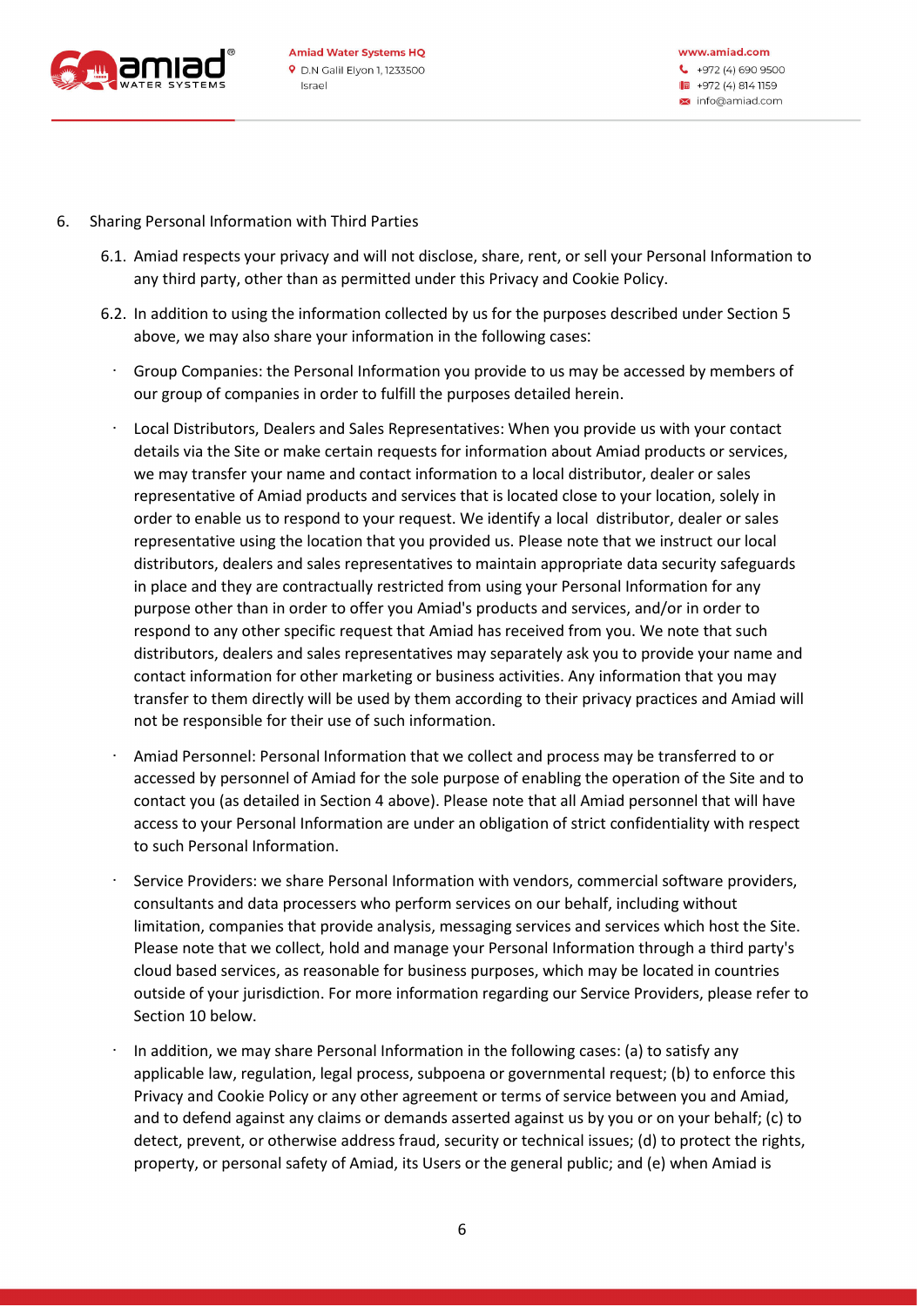

undergoing any change in control, including by means of merger, acquisition or purchase of all or substantially all of the assets of Amiad (including if such acquiring or acquired company or investor may be located in countries outside of your jurisdiction) .

- 6.3 . For avoidance of doubt, Amiad may transfer and disclose Non-personal Information to third parties at its discretion including without limitation for statistical, analytical and research purposes and for customization, developing and improvement of our Site .
- 7. Your Rights

Amiad acknowledges you have the right to access and change the Personal Information we collect and process. If you wish to access or to correct, amend, or delete Personal Information, please send us an email to: privacy@amiad.com and we will respond within a reasonable timeframe, but in any event no later than permitted by applicable law .

Note to our Users in the EU :

We hereby inform you of the following rights (by virtue of EU law), in respect of your Personal Information:

- Right to access: you may have the right to request a review of your Personal Information held by Amiad.
- · Right to rectification: if the Personal Information processed by Amiad is incorrect, incomplete or not processed in compliance with applicable law or this Privacy and Cookie Policy, you may have the right to have your Personal Information rectified .
- Right to erasure: under certain conditions, you may be entitled to require that Amiad will delete or "block" your Personal Information (e.g. if the continued processing of those data is not justified).
- · Right to Portability: you may have the right to transfer your Personal Information between data controllers (i.e. to transfer your Personal Information to another entity) .
- Right to object to or withdraw consent: where that lawful basis for processing your Personal Information is either "public interest" or "legitimate interests", those lawful bases are not absolute, and you may have a right to object to such processing. If the processing of your Personal Information is based on your consent, you have the right to withdraw your consent to such processing at any time.
- The right to restrict processing under certain circumstances, you may have the right to object to the processing of your Personal Information due to your particular situation.
- Right to lodge a complaint: you have the right to lodge a complaint before the relevant data protection authority or supervisory authority.
- To exercise these rights, where applicable, please contact us by sending an email to: privacy@amiad.com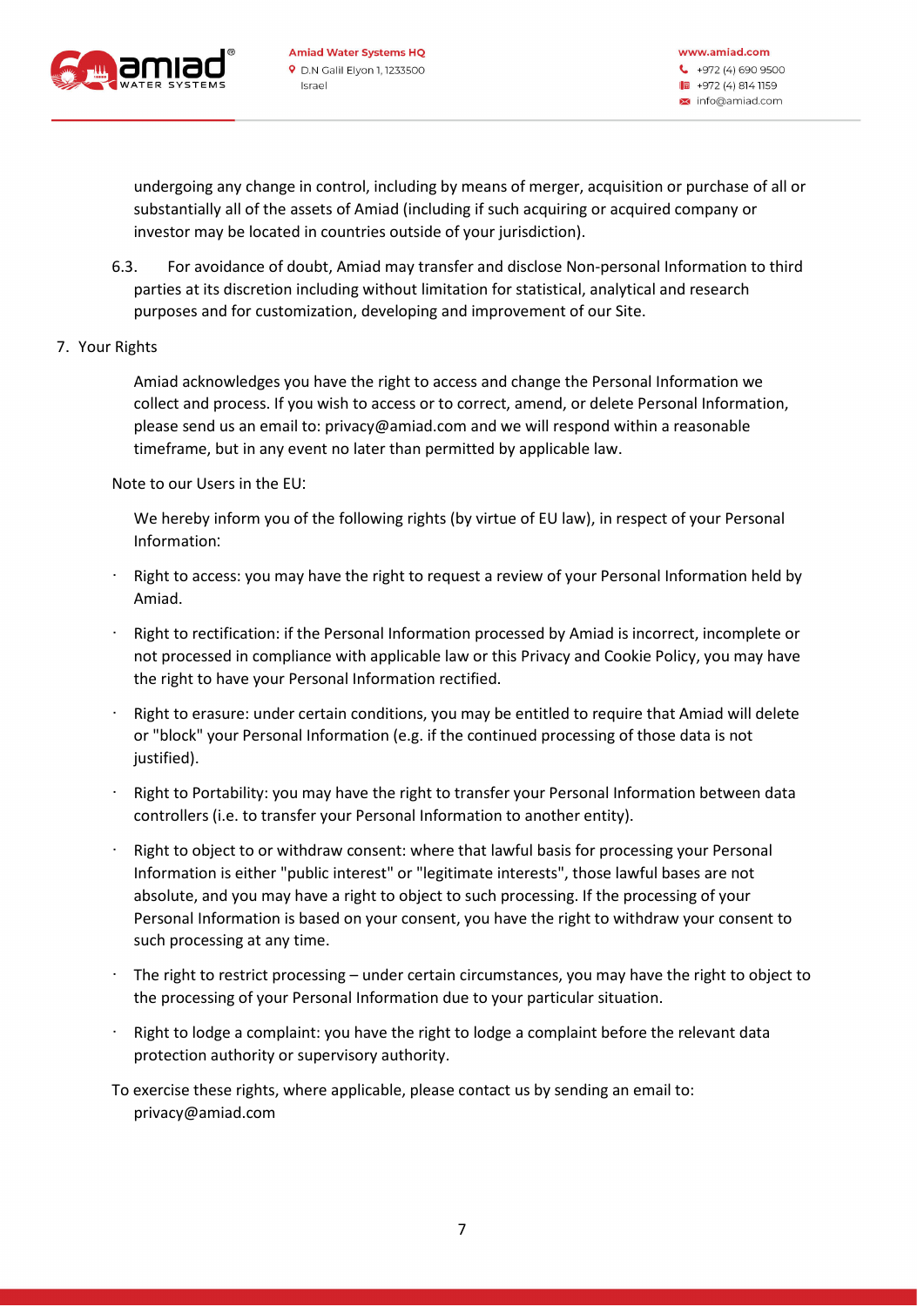

# 8. Location of Your Data

The information collected from you by Amiad, as detailed in this Privacy and Cookie Policy, may be transferred to, and stored at, servers which may be located in countries outside of your jurisdiction and in a country that is not considered to offer an adequate level of protection under your local laws. It may also be processed by Amiad and its suppliers, service providers or partners' staff operating outside your country.

Amiad is committed to protecting your Personal Information and will take appropriate steps to help ensure that your Personal Information is processed and stored securely and in accordance with applicable privacy laws, as detailed in this Privacy and Cookie Policy. Such steps include putting in place data transfer agreements or taking reasonable measures to ensure that our third-party service providers comply with Amiad's data transfer protection measures. If you are located in the EU, you have a right to request further information regarding the data transfer mechanisms used by us with respect to data transfers to third countries .

Note to our Users in the EU :

In order to keep your Personal Information safe, we apply strict safeguards when transferring it outside of the EEA, which may include the following:

- · Transferring your personal information to countries approved by the European Commission as having adequate data protection laws, such as Israel;
- · Entering into standard contracts that have been approved by the European Commission and which provide an adequate level of high quality protection, with the recipients of your Personal Information;
- · Transferring your Personal Information to organizing that are Privacy Shield Scheme certified, as approved by the European Commission.

BY SUBMITTING YOUR PERSONAL INFORMATION THROUGH THE SITE, YOU ACKNOWLEDGE, AND AGREE, IN JURISDICTION WHERE SUCH CONSENT IS REQUIRED, TO SUCH TRANSFER, STORING AND/OR PROCESSING OF PERSONAL INFORMATION.

## 9. Minors

The Site is intended for Users over the age of sixteen (16). Therefore, Amiad does not intend and does not knowingly collect directly Personal Information from children under the age of sixteen (16) and does not wish to do so. We reserve the right to request proof of age at any stage so that we can verify that minors under the age of sixteen (16) are not using the Site .

## California Minors

California residents under eighteen (18) years of age may have additional rights regarding the collection and sale of their personal information. Please see "Your California Privacy Rights" below for more information

10. Third Party Service Providers and Third Party Software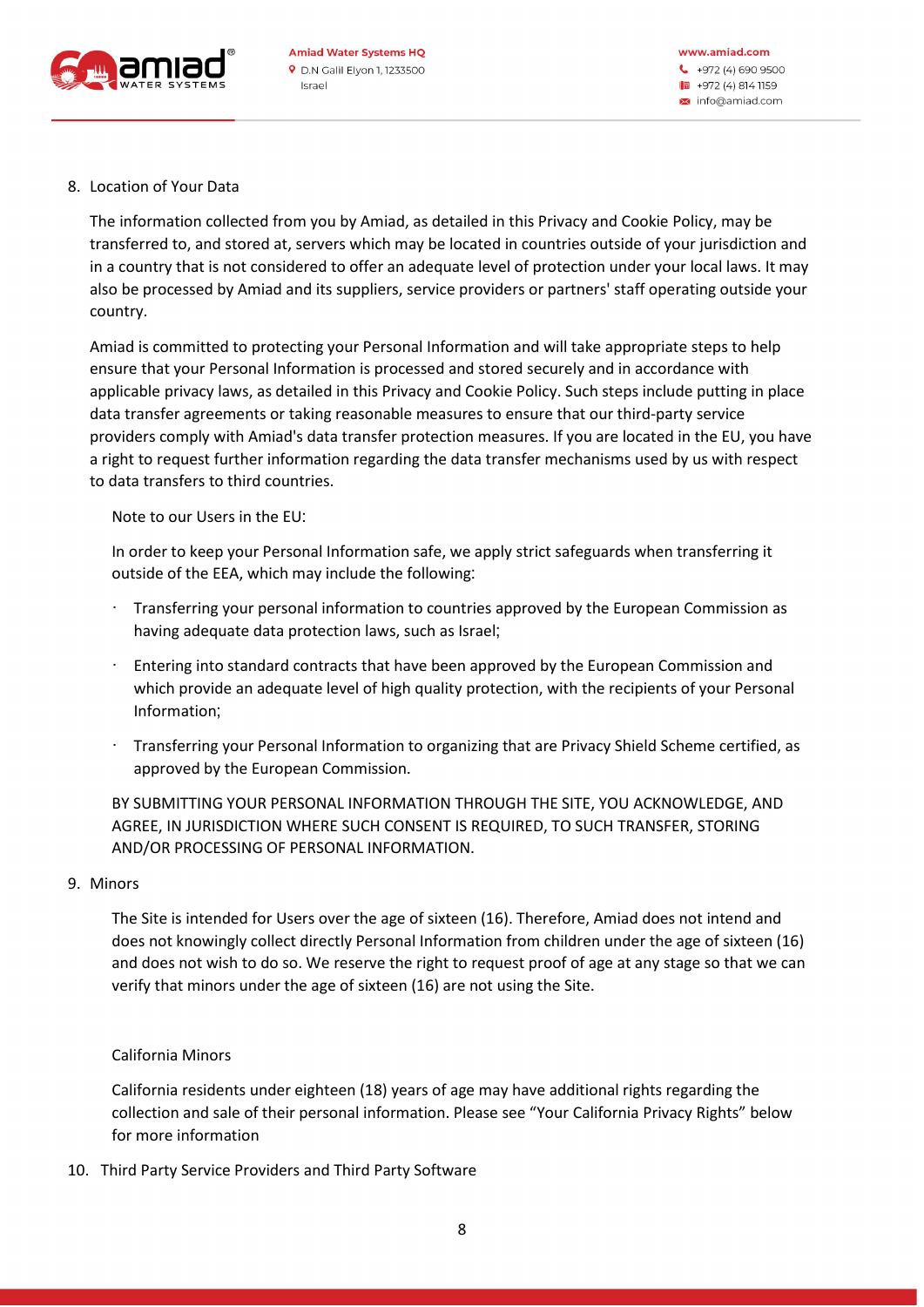

10.1. While using the Site we may be using third party service providers, who may collect, store

and/or process your information, as detailed in this Privacy and Cookie Policy .

- 10.2. Note, that we collect, hold and/or manage your Personal Information through Amiad's authorized third party vendors of certain products or services (such as hosting cloud services) (including, as applicable, their affiliates) solely and limited to providing us with such requested services, and not for any other purposes.
- 10.3. Such vendors may be located in a country that does not have the same data protection laws as your jurisdiction of residence.
- 10.4. Such third parties service providers include without limitation the following categories of

service providers:

· CRM management platforms and email marketing systems, including our service provider HubSpot, Inc., whose Privacy Policy can be found at https://legal.hubspot.com/privacy-policy ;

Please read such third party service providers' terms of use and privacy policies to understand their privacy practices.

#### 11. Links to Third Party Websites

Certain links provided in the Site permit Users to leave our Site and enter non-Amiad sites or services. Those linked sites and services are provided solely as a convenience to you. Those linked sites and services are not under the control of Amiad and it is not responsible for the availability of such external sites or services, and does not endorse and is not responsible or liable for any content advertising, products, services or other information on or available from such linked sites and services or any link contained in a linked site or service. Amiad reserves the right to terminate any link at any time. You further acknowledge and agree that Amiad shall not be responsible or liable, directly or indirectly, for any damage or loss caused or alleged to be caused by or in connection with use of or reliance on any such content, goods or services available on or through any such linked sites or resource. Most of such linked sites and services provide legal documents, including terms of use and Privacy and Cookie Policy, governing the use thereof. It is always advisable to read such documents carefully before using those sites and services, inter alia, in order to know what kind of information they are collecting.

#### 12. Cookies & Local Storage

12.1. When you access or use the Site, Amiad uses industry-standard technologies such as

"cookies," other tracking technologies, other local files and Flash (or similar technologies), which store certain information on the browser or hard drive of your computer and/or your mobile telephone device ("Local Storage") and which will allow us to distinguish you from other users, enable automatic activation of certain features and improve your User experience and other capabilities .

12.2. Some cookies used by the Site are created per session, do not include any information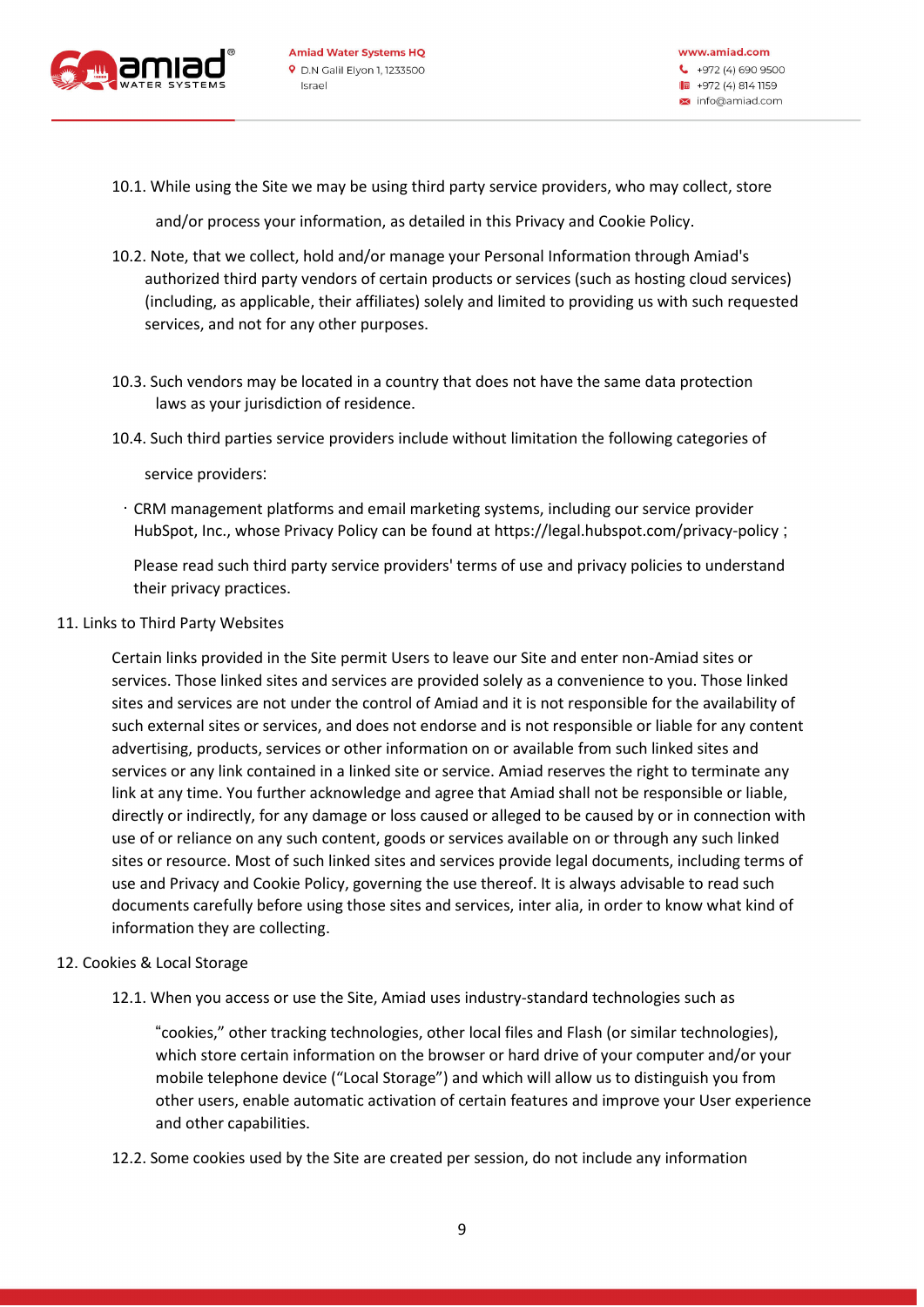

about you, other than your session key and are removed as your session ends (usually after 24 hours). Other cookies remain saved to your device's hard drive and/or your mobile telephone device and enable us to recognize your device in the event of a later visit to our website (persistent cookies). Persistent cookies allow us to make our Site more user-friendly, effective and safe .

12.3. It is easy to prohibit the Local Storage. Most devices and browsers will allow you to erase cookies from your device's hard drive, block acceptance of cookies, or receive a warning before a cookie is stored. In order to erase or disable the Local Storage option in Flash you

should use the settings option of Flash according to the specific instructions provided by the technology provider. However, if you block or erase cookies, or change the settings of Flash, your experience of the Site may be limited. Please note that unless you block the acceptance of cookies, the Site will utilize cookies upon your use of the Site (all unless it is required by applicable law to provide a separate consent to use such cookies, and in which case we will use such cookies only after we receive your separate consent to such use and subject to your right to withdraw such consent at any time).

- 12.4. Cookies and other Local Storage help Amiad personalize the Site, and to :
	- track clicks, and online activity to estimate usage pattern and perform other analytics;
	- gather information about your approximate geo-location to provide localized content;
	- · store information about your preferences and the device or browser you are using, and thereby customize and personalize the Site;
	- · improve the Site; and
	- · prevent fraud and/or abuse of our services .

## 13. Security

- 13.1. We take reasonable measures to help maintain the security and integrity of our Site and to help prevent unauthorized access to it or use thereof through generally accepted industry standard technologies and internal procedures.
- 13.2. Your Personal Information is hosted on Amiad's internal servers and in some cases on the servers of Amiad's service provider, in each case for which reasonable measures are taken to provide security standards (both physical and logical) to help protect your Personal Information .
- 13.3. Some of the security measures that we employ include, without limitation: highly secure services design and implementation using state of the art encryption and architectures mechanisms, restriction of access to your Personal Information to individuals who need access to it in order to process it on Amiad's behalf and implementation of a secured permission management and auditing system using specific and proprietary firewall and network access filtering as well as security group mechanisms.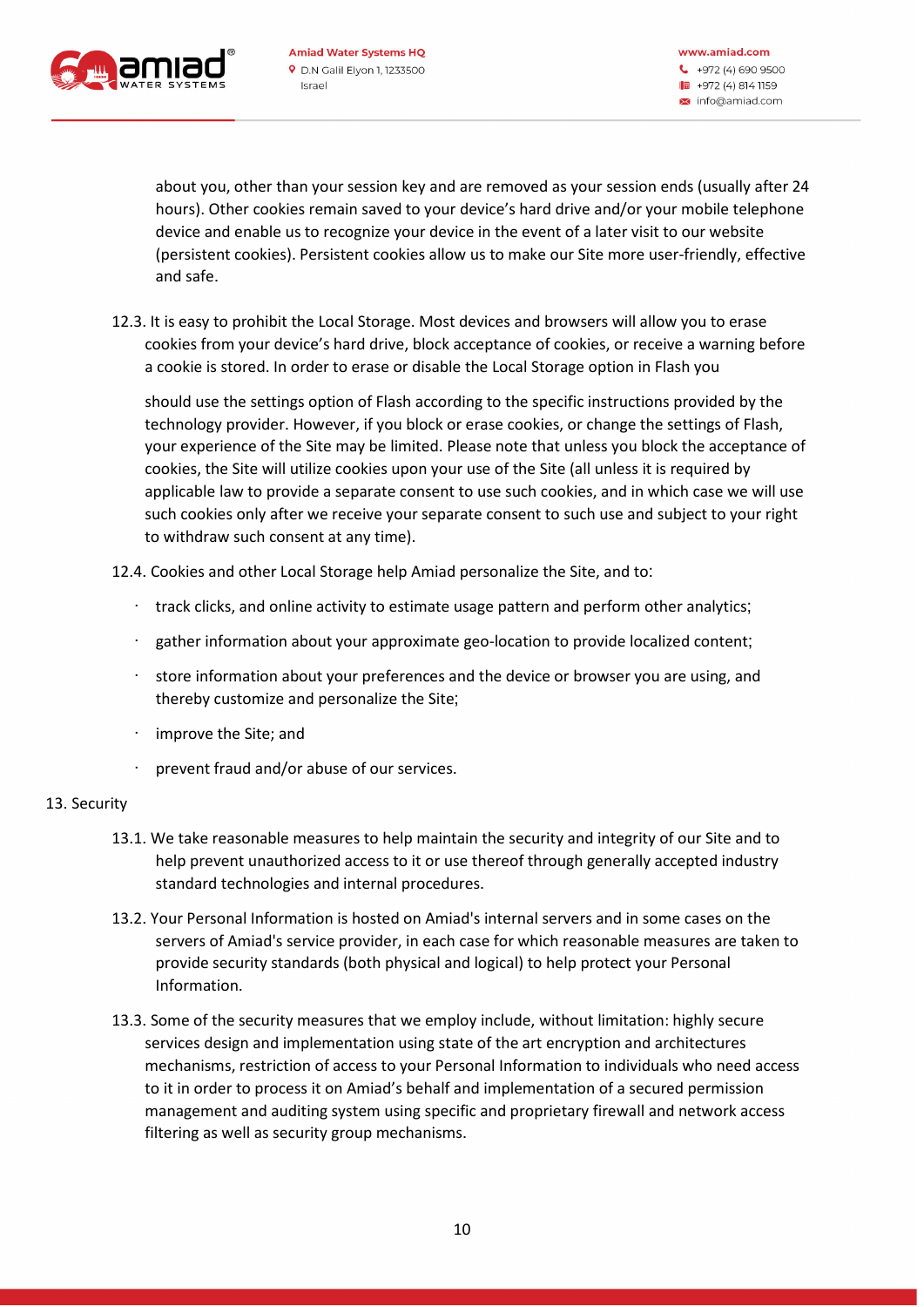

Please note, however, that there are inherent risks in transmission of information over the Internet or other methods of electronic storage and communication. Because of these inherent risks we cannot guarantee that unauthorized access or use of your Personal Information will never occur .

- 13.4. Amiad will comply with applicable law in the event of any breach of the security, confidentiality, or integrity of your Personal Information that is reasonably determined to pose a serious risk of harm to you or that otherwise imposes legal obligations on Amiad, and we will also inform you of such a breach if required to do so by applicable law .
- 13.5. TO THE EXTENT THAT AMIAD IMPLEMENTED THE REQUIRED SECURITY MEASURES UNDER APPLICABLE LAW, AMIAD SHALL NOT BE RESPONSIBLE OR LIABLE FOR ANY UNAUTHORIZED ACCESS TO, HACKING OF, OTHER SECURITY INTRUSION OF, FAILURE TO STORE, OR THE THEFT, DELETION, CORRUPTION, DESTRUCTION, DAMAGE OR LOSS OF, ANY PERSONAL INFORMATION.
- 14. Data Retention

Amiad will retain the Personal Information for as long as is required for the purpose for which is was initially collected will be deleted unless we have a valid justification to retain it which is permitted under applicable law, such as to resolve disputes or comply with our legal obligations.

## 15. Changes to the Privacy and Cookie Policy

The Company reserves the right to change this Privacy and Cookie Policy at any time, so please re-visit this page frequently to check for any changes. In case of any material change, we will make reasonable efforts to post a clear notice on the Site or we will send you an e-mail regarding such material changes to the e-mail address that you may have provided us with. Such material changes will take effect seven (7) days after such notice was provided on our Site or sent to you via e-mail, whichever is the earlier. Otherwise, all other changes to this Privacy and Cookie Policy are effective as of the stated "Last Revised" date and your continued use of the Site on or after the above-noted Last Revised date will constitute acceptance of, and agreement to be bound by, those changes. In the event that the Terms should be amended to comply with any legal requirements, the amendments may take effect immediately, or as required by the law and without any prior notice.

## 16.Your California Privacy Rights

The following additional privacy notices for California residents (the "California Notice") supplement the information contained in the other portions of this Privacy and Cookie Policy and apply solely to individuals who reside in the State of California ("California consumer" or "you"). Amiad adopts this California Notice to comply with the California Consumer Privacy Act and its related regulations (the "CCPA") and other applicable California laws .

## Overview of Consumer Rights Under the CCPA

Under the CCPA, California consumers have certain rights regarding their personal information, including: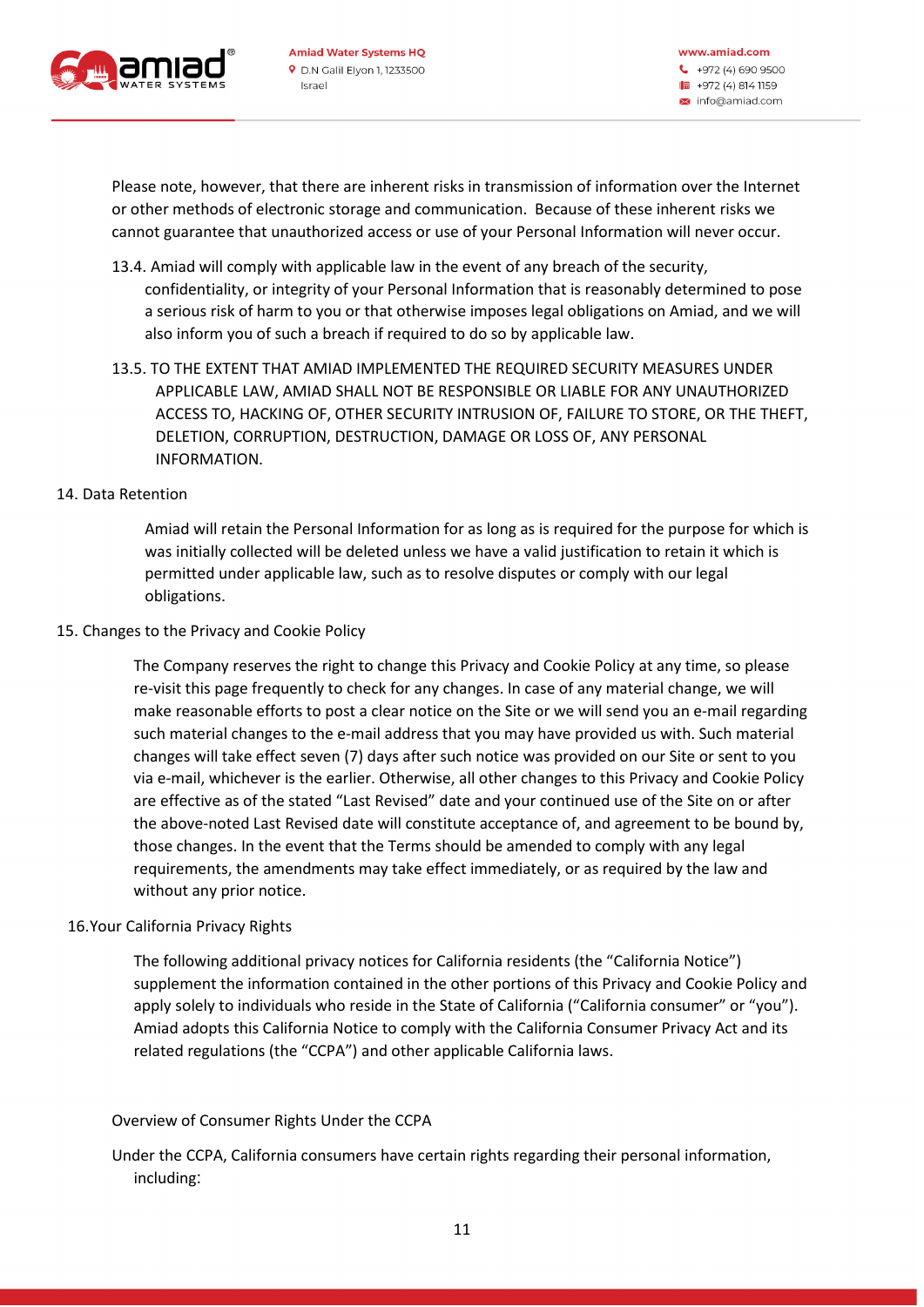

- The right to know the categories of personal information that Amiad has collected and the categories of sources from which we obtained such information .
- The right to know Amiad's business purposes for sharing personal information .
- The right to know the categories of third parties with whom Amiad shared personal information.
- The right to access the specific pieces of personal information that Amiad has collected and the right to delete your personal information.
- The right to not be discriminated against if a California consumer exercise their rights under the CCPA.

The provisions below of this California Notice provide further details about these rights and how you may exercise them.

# Information We Collect

- We collect information that identifies, relates to, describes, references, is reasonably capable of being associated with, or could reasonably be linked, directly or indirectly, with a particular California consumer, household or device (collectively, "personal information"). Personal information does not include :
- Publicly available information from government records .
- De-identified or aggregated California consumer information .
- Information excluded from the CCPA's scope, including:
- Health or medical information covered by the Health Insurance Portability and Accountability Act of 1996 (HIPAA) and the California Confidentiality of Medical Information Act (CMIA) or clinical trial data; and
- Personal information covered by certain other laws, including the Fair Credit Reporting Act (FCRA), the Gramm-Leach-Bliley Act (GLBA) or California Financial Information Privacy Act (FIPA), and the Driver's Privacy Protection Act of 1994.

We have collected the following categories of personal information from consumers within the last twelve (12) months :

## Category Examples

Identifiers An individual's name, alias, postal address, unique personal identifier, online identifier, Internet Protocol address, email address, account name, Social Security number, driver's license number, passport number or other similar identifiers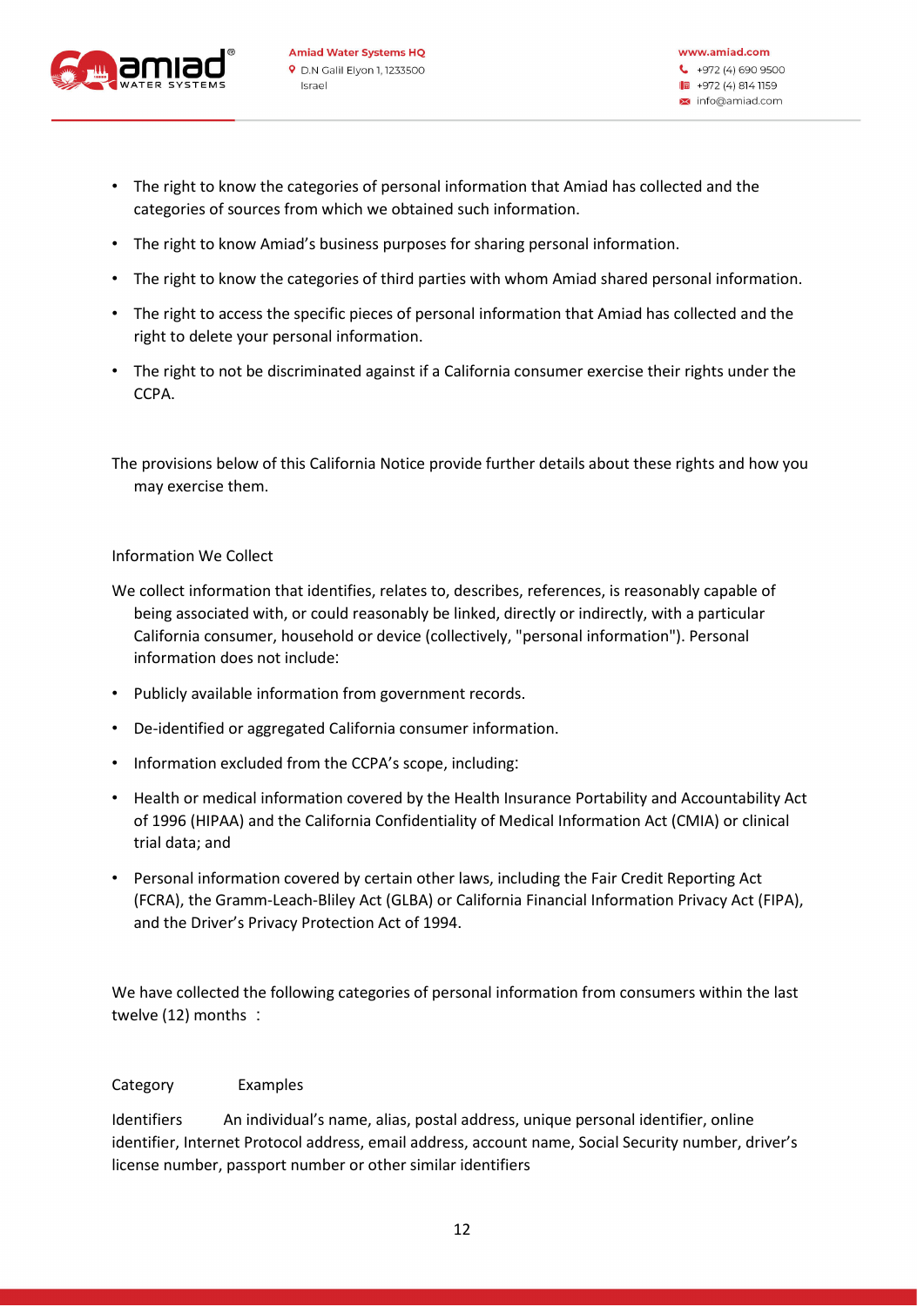

Personal information categories described in Cal. Civ. Code § 1798.80(e) A name, signature, Social Security number, physical characteristics or description, address, telephone number, passport number, driver's license or state identification card number, insurance policy number, education, employment, employment history, bank account number, credit card number, debit card number, or any other financial information, medical information, or health insurance information

Commercial information Records of personal property, products or services purchased, obtained, or considered, or other purchasing or consuming histories or tendencies

Internet or other similar network activity Browsing history, search history, information on a California consumer's interaction with our website, application, or advertisement and any social media sites from which user information is linked, connected or obtained

Inferences drawn from other personal information Examples include a person's preferences, characteristics, psychological trends, predispositions, behavior, attitudes, intelligence, abilities and aptitudes

## Sources of Personal Information

In addition to sources of personal information addressed elsewhere in this Privacy and Cookie Policy, we obtain the categories of personal information listed above from the following categories of sources:

- Directly From You. For example, from forms you complete or products and services you purchase or from communications with you such as when you contact Amiad (whether in person, by mail, by phone, online, via electronic communication or by other means) including our customer support service.
- Indirectly From You. For example, from observing your actions on our Site or from products or services that you have purchased from Amiad, if you have enabled such functionality, such as telemetry services.
- From Others.
- o From third party service providers. For example, if you choose to make an electronic payment directly to Amiad, or through a linked website or mobile application, or through an affiliate of ours, Amiad may receive personal information about you from third parties such as payment services providers, for the purposes of that payment.
- o From affiliates. We may collect personal information about you from our affiliates or others acting on their behalf.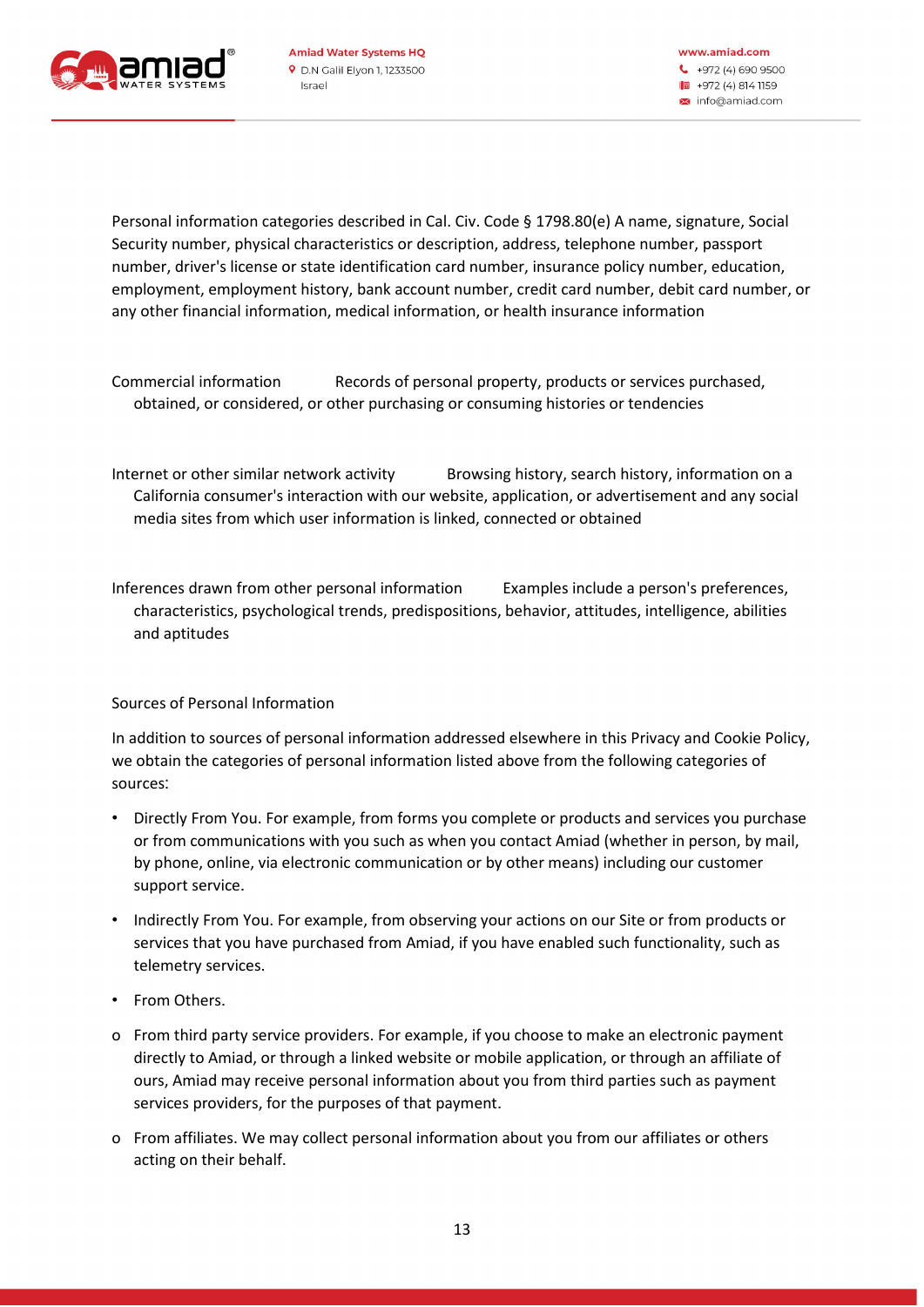

• From Public Sources. For example, we may collect information from public records .

Uses of Personal Information

- In addition to uses of personal information addressed elsewhere in this Privacy and Cookie Policy, we may use or disclose the personal information we collect for one or more of the following business purposes:
- To fulfill the reason that you provided the information. For example, if you share your name and contact information to request a price quote, request to be contacted by an affiliate, or ask a question about our products or services, we will use that personal information to respond to your inquiry. If you provide your personal information to purchase a product or service, we may use that information to process your payment and facilitate delivery. We may also save your information to facilitate new product or service orders or to process returns.
- To perform services such as customer service, order fulfillment, payment processing, financing and advertising, marketing or analytic services.
- To advance our commercial or economic interests, such as by helping you to buy, rent, lease, join, subscribe to, provide, or exchange products, information, or services, or enabling or effecting, directly or indirectly, a commercial transaction.
- To verify or maintain quality or safety standards or improve or upgrade a product or service provided or controlled by or for us.
- To provide, support, personalize and develop our Site, products and services such as to perform warranty related services or other post-sale activities such as product or service monitoring or repairs.
- To create, maintain, customize and secure your account with us .
- To process your requests, purchases, transactions and payments and prevent transactional fraud .
- To provide you with support and to respond to your inquiries, including to investigate and address your concerns and monitor and improve our responses .
- To personalize your Site experience and to deliver content and product and service offerings relevant to your interests, including targeted offers and ads through our Site, third-party sites and via mail, email or text message (with your consent, where required by law) .
- To help maintain the safety, security and integrity of our Site, products and services, databases and other assets and business.
- For testing, research and analysis purposes, including to develop and improve our Site, products and services .
- To respond to law enforcement requests and as required by applicable law, court order or governmental regulations .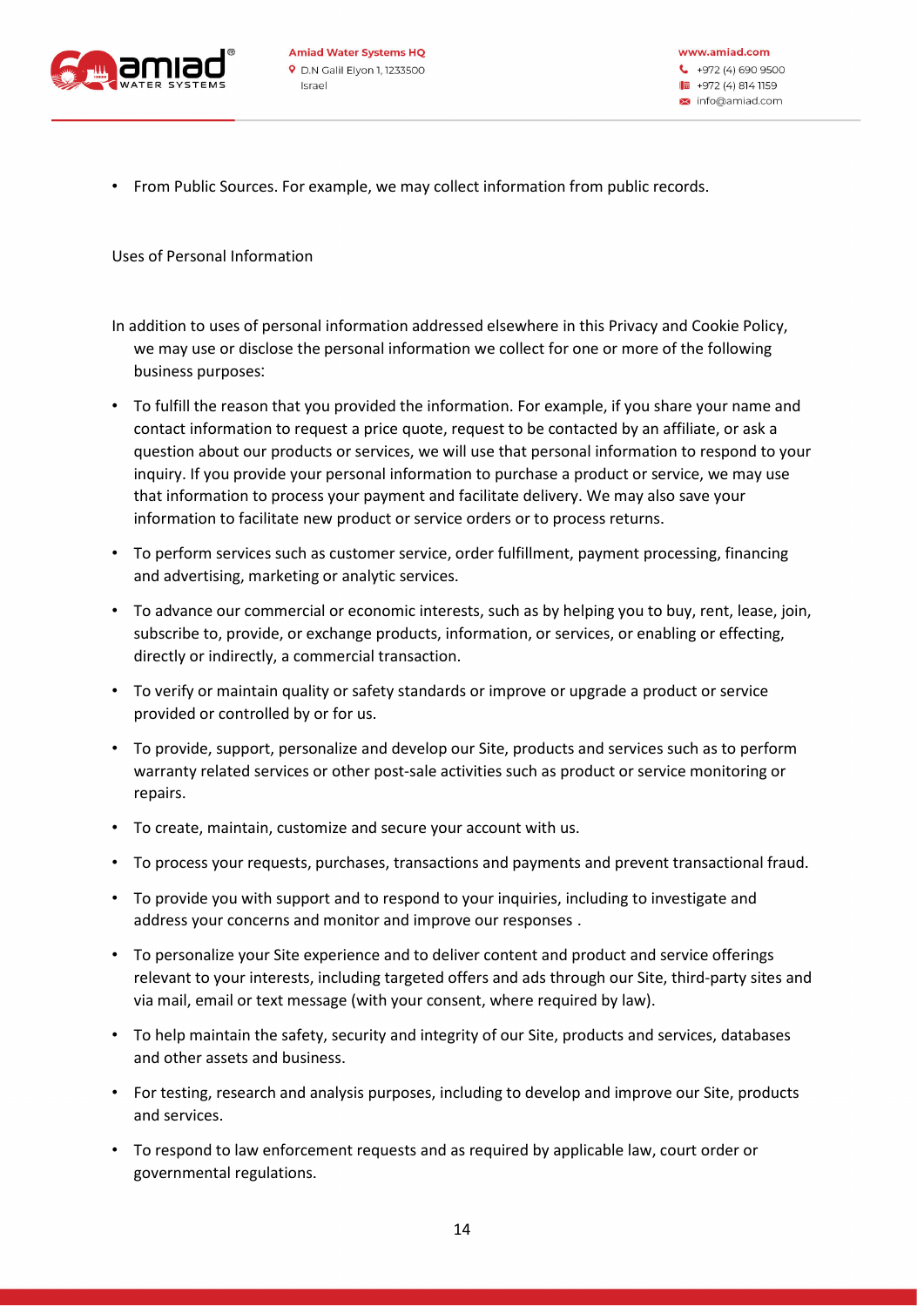

- As described to you when collecting your personal information or as otherwise set forth in the CCPA or applicable law.
- To send you information relevant to your past purchases and interests, subject to compliance with applicable laws regarding direct marketing.
- To otherwise use as reasonably necessary and proportionate to achieve our operational or notified purpose for collecting personal information and as compatible with the context in which we collected the information.
- To perform services on behalf of a CCPA-covered business or its service provider, such as customer service, order fulfillment, payment processing, financing and advertising, marketing, or analytic services .
- To review and audit our business interactions with you .
- To detect or prevent security incidents or other illegal activity .
- To evaluate or conduct a merger, divestiture, restructuring, reorganization, dissolution, or other sale or transfer of some or all of our assets, whether as a going concern or as part of a bankruptcy, liquidation, or similar proceeding, in which personal information held by us about our Site users, including California consumers, is among the assets transferred .

We will not collect additional categories of personal information or use the personal information we collected for materially different, unrelated or incompatible purposes without providing you notice .

Sharing Personal Information

We may disclose your personal information to a third party for a business purpose. When we disclose personal information for a business purpose, we enter a contract that describes the purpose and requires the recipient to both keep that personal information confidential and not use it for any purpose except performing the contract .

In the preceding twelve (12) months, Amiad has disclosed the following categories of personal information for a business purpose :

- Identifiers
- Personal information categories described in Cal. Civ. Code § 1798.80(e)
- Commercial information
- Internet or other similar network activity
- Inferences drawn from other personal information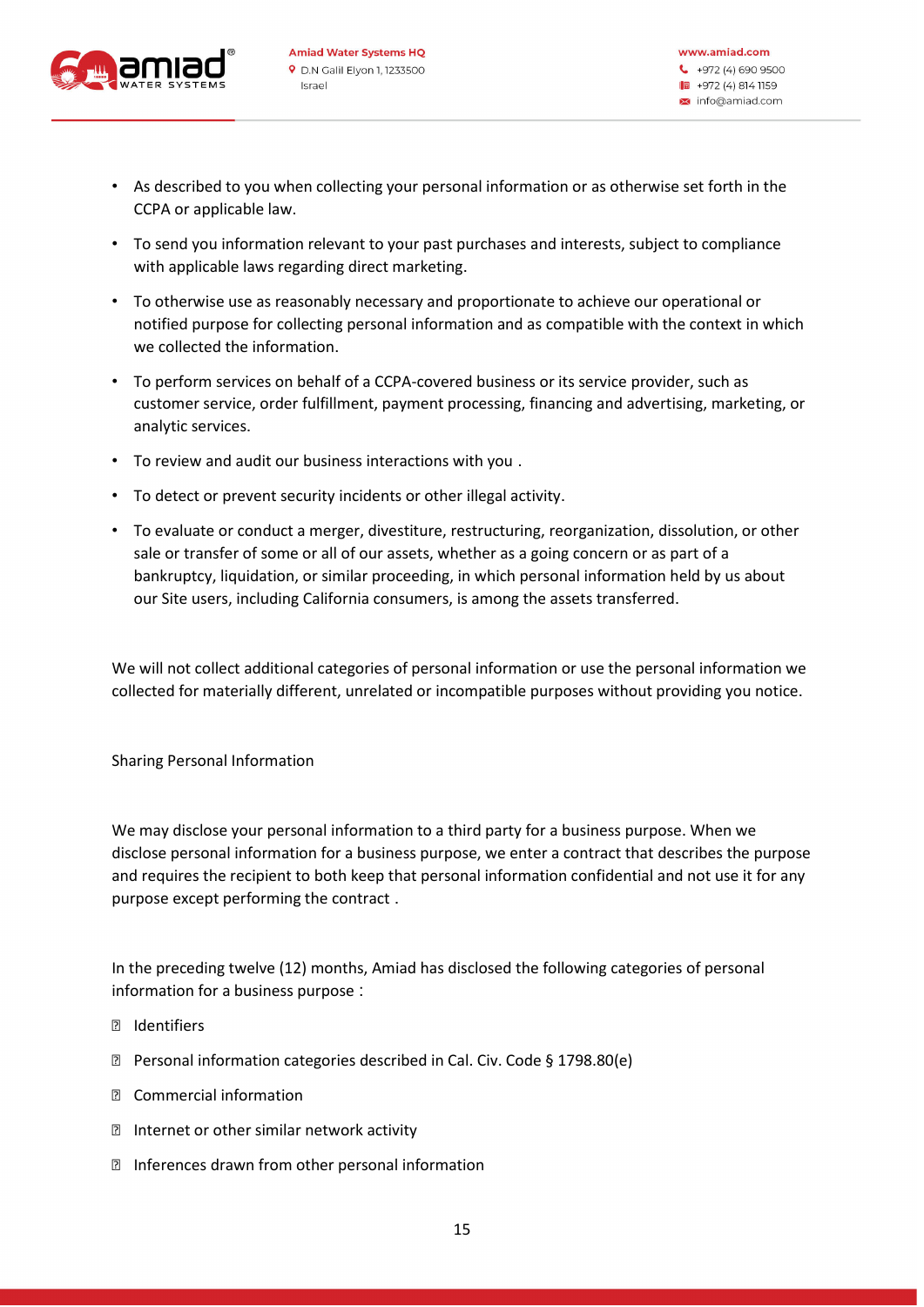

The categories of third parties to which we may disclose personal information collected by us include the following :

- Service providers
- Affiliates
- Recipients of data from cookies

Sales of Personal Information

Amiad does not sell personal information to third parties .

Exercising Your CCPA Rights and Choices

The sections below describe how you may exercise your rights under the CCPA.

Access to Specific Information and Data Portability Rights. You have the right to request that we disclose certain information to you about our collection and use of your personal information over the past twelve (12) months. Once we receive and confirm your verifiable consumer request (see "Exercising Access, Data Portability and Deletion Rights" below), we will disclose to you :

- The categories of personal information we collected about you.
- The categories of sources for the personal information we collected about you .
- Our business or commercial purpose for collecting that personal information .
- The categories of third parties with whom we share that personal information.
- The specific pieces of personal information we collected about you (also called a data portability request).
- If we disclosed your personal information for a business purpose, a list disclosing:
- The personal information categories that each category of recipient obtained.

As allowed by the CCPA, we do not provide these access and data portability rights (i) for businessto-business personal information or (ii), if applicable, as to personal information collected from Amiad's California-based employees, job applicants or contractors when provided or collected in such employee, job applicant or contractor capacities.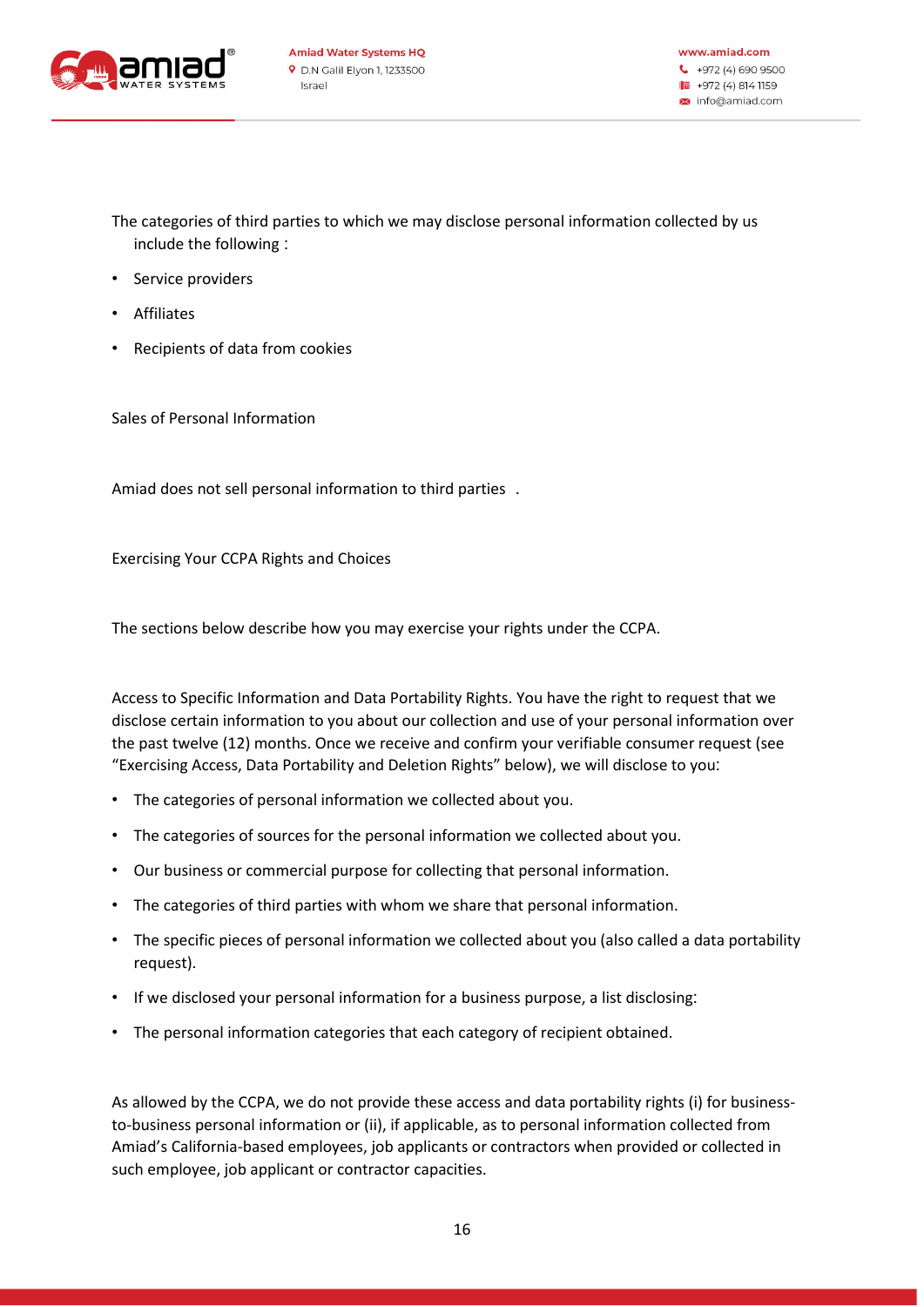

Deletion Request Rights. You have the right to request that we delete any of your personal information that we collected from you and retained, subject to certain exceptions. Once we receive and confirm your verifiable consumer request (see "Exercising Access, Data Portability and Deletion Rights" below), we will delete (and direct our service providers to delete) your personal information from our (and service provider) records, unless an exception applies.

We may deny your deletion request if retaining the information is necessary for us or our service provider(s) to:

- Complete the transaction for which we collected the personal information, provide a good or service that you requested, take actions reasonably anticipated within the context of our ongoing business relationship with you, fulfill the terms of a written warranty or product recall conducted in accordance with federal law, or otherwise perform our contract with you.
- Detect security incidents, protect against malicious, deceptive, fraudulent, or illegal activity, or prosecute those responsible for such activities .
- Debug products or services to identify and repair errors that impair existing intended functionality.
- Exercise free speech, ensure the right of another California consumer to exercise their free speech rights, or exercise another right provided for by law.
- Comply with the California Electronic Communications Privacy Act (Cal. Penal Code § 1546 et seq.).
- Engage in public or peer-reviewed scientific, historical, or statistical research in the public interest that adheres to all other applicable ethics and privacy laws, when the information's deletion may likely render impossible or seriously impair the research's achievement, if you previously provided informed consent.
- Enable solely internal uses that are reasonably aligned with California consumer expectations based on your relationship with us, such as future field campaigns or product safety issues .
- Comply with a legal obligation.
- Make other internal and lawful uses of that information that are compatible with the context in which you provided it.

As allowed by the CCPA, we do not provide these deletion rights (i) for business-to-business personal information or (ii) if applicable, as to personal information collected from Amiad's California-based employees, job applicants or contractors when provided or collected in such employee, job applicant or contractor capacities .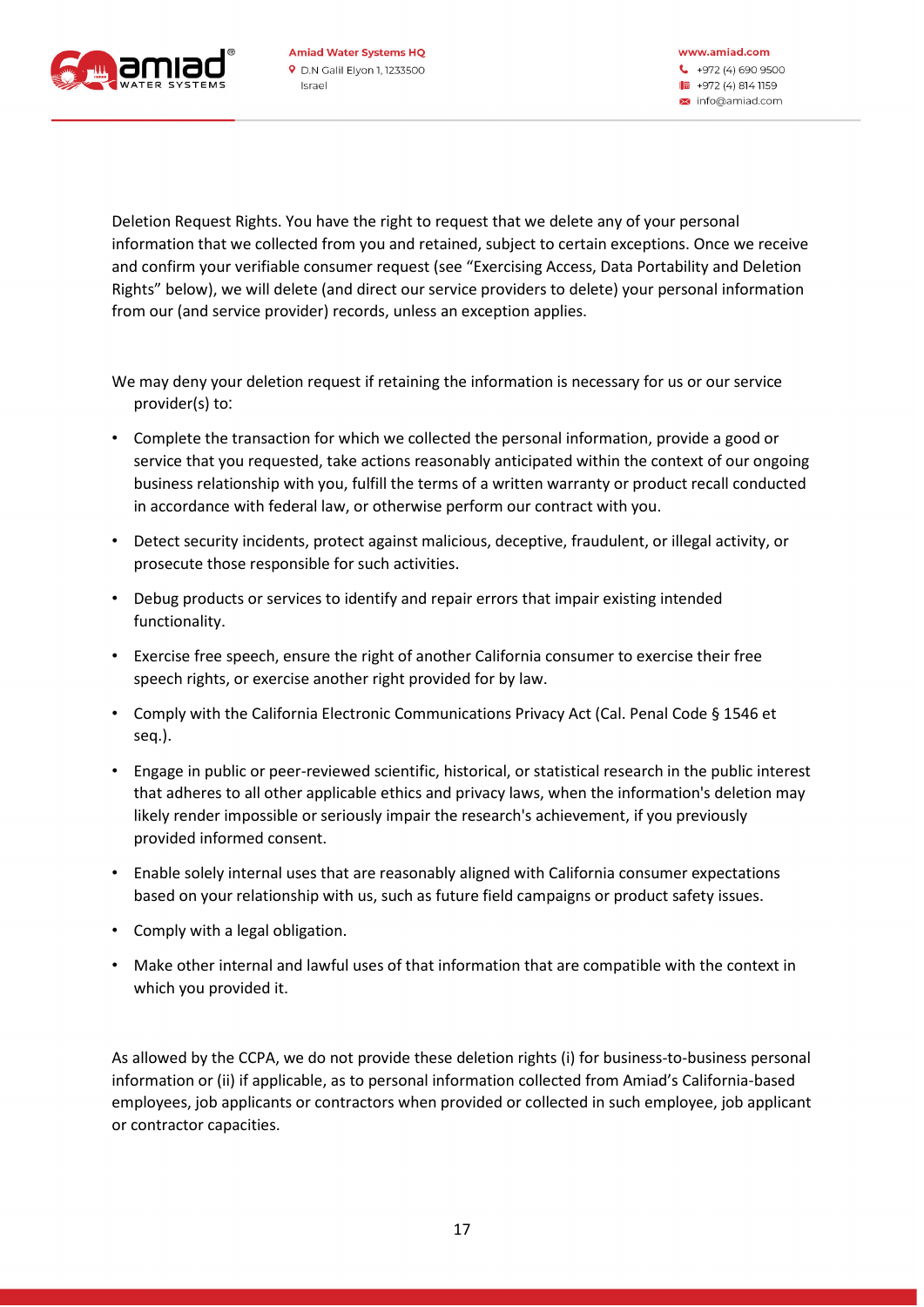

Exercising Access, Data Portability and Deletion Rights. To exercise the access, data portability and deletion rights described above, you should submit a verifiable consumer request to us by one of the following methods:

- Emailing us at privacy@amiad.com
- By postal mail at: Kibbutz Amiad, D.N. Galil Elyon 1, 12335 Israel
- Accessing your online account that you maintain with us .

Only you, or someone legally authorized to act on your behalf, may make a verifiable consumer request related to your personal information. You may also make a verifiable consumer request on behalf of a minor child for whom you are a parent or legal guardian.

You may only make a verifiable consumer request for access or data portability twice within a twelve (12) month period. The verifiable consumer request must provide sufficient information that allows us to reasonably verify that you are the person about whom we collected personal information or an authorized representative, which may include:

- Your name
- Your address
- Additional information depending upon the type of request and the sensitivity of the information involved with such request
- Describe your request with sufficient detail to enable us to properly understand, evaluate and respond to such request.

We cannot respond to your request or provide you with personal information if we cannot verify your identity or your authority to make the request and confirm that the personal information involved with the request relates to you.

Making a verifiable consumer request does not require you to create an account with us. However, we will consider requests made through a password-protected online account that you maintain with us to be sufficiently verified when the request relates to personal information associated with that online account, provided such online account functionality is then made available by us on the Site.

We will only use personal information provided in a verifiable consumer request to verify the requestor's identity or authority to make the request.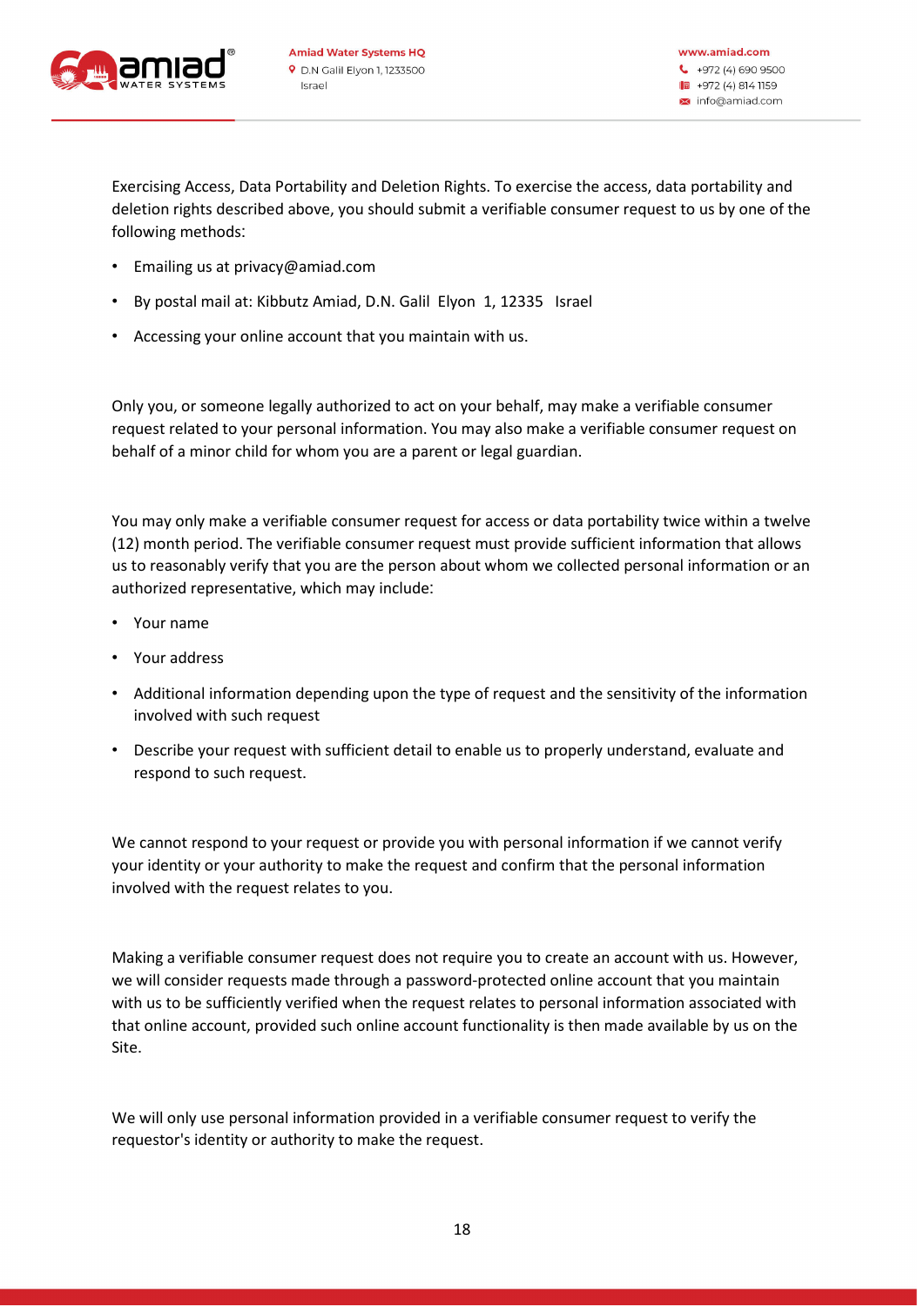

Response Timing and Format

We endeavor to respond to a verifiable consumer request within forty-five (45) days of its receipt. If we require more time, we will inform you of the reason and extension period in writing .

If you have an online account with us, we may deliver our written response to that online account, provided that such online account functionality is then made available by us on the Site. If you do not have an online account with us, or such functionality is not available for your online account we will deliver our written response by mail or electronically, at your option.

Any disclosures we provide will only cover the twelve (12) month period immediately preceding the verifiable consumer request's receipt. The response we provide will also explain the reasons we cannot comply with a request, if applicable. For data portability requests, we will select a format to provide your personal information that is readily usable and should allow you to transmit the information from one entity to another entity without hindrance .

We do not charge a fee to process or respond to your verifiable consumer request unless it is excessive, repetitive or manifestly unfounded. If we determine that the request warrants a fee, we will tell you why we made that decision and provide you with a cost estimate before completing your request.

## Non-Discrimination

We will not discriminate against you for exercising any of your CCPA rights. Unless permitted by the CCPA or other applicable law, we will not as a result of you exercising any of your rights under the CCPA:

- Deny you goods or services;
- Charge you different prices or rates for goods or services, including through granting discounts or other benefits, or imposing penalties;
- Provide you a different level or quality of goods or services; or
- Suggest that you may receive a different price or rate for goods or services or a different level or quality of goods or services.

However, we may offer you certain financial incentives permitted by the CCPA that can result in different prices, rates, or quality levels. Any CCPA-permitted financial incentive we offer will reasonably relate to your personal information's value and contain written terms that describe the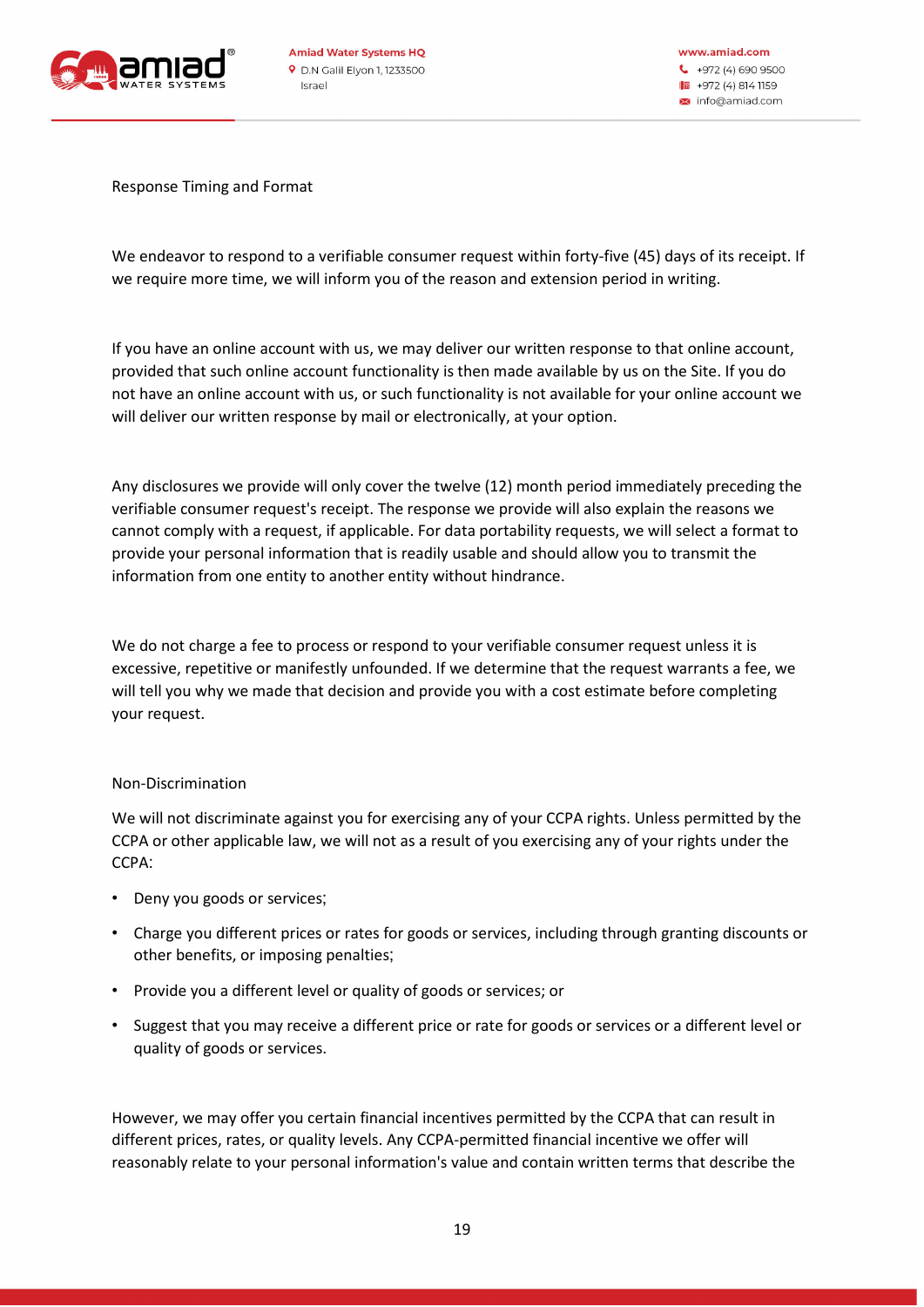

www.amiad.com  $\bullet$  +972 (4) 690 9500 1 +972 (4) 814 1159 × info@amiad.com

program's material aspects. Participation in a financial incentive program requires your prior opt in consent, which you may revoke at any time .

Other California Privacy-Related Disclosures

Sharing Personal Information for Direct Marketing Purposes. Before sharing personal information of California consumers with third parties for direct marketing purposes we will obtain opt-in consent from the applicable California consumers or provide such California consumers with a cost-free method to opt out.

California Do-Not-Track Disclosure. At this time, the Site is not set up to honor web browser do-nottrack settings. Do-not-track is a privacy preference that users can set in their web browsers. When a user activates the do-not-track settings in browsers that offer this setting, the browser sends a message to websites or applications requesting them not to track the user. For more information about do-not-track matters, please visit www.allaboutdnt.org.

Information on Marketing Disclosures. California Civil Code Section 1798.83 permits our users who are California residents to request and obtain from us once a year, free of charge, information about the personal information (if any) we disclosed to third parties for direct marketing purposes in the preceding calendar year. If applicable, this information would include a list of the categories of personal information that was shared and the names and addresses of all third parties with which we shared information in the immediately preceding calendar year. If you are a California resident and would like to make such a request, please submit your request in writing to us at privacy@amiad.com or by postal to Kibbutz Amiad, D.N. Galil Elyon 1, 12335 Israel.

Content Removal Requests for Site Users Under 18 Years Old. If you are a Site user under 18 years of age and reside in California, you may request and obtain removal of, content or information that you have posted on the Site. You may send us any such requests by one of the following methods: (i) by email (writing "Privacy Policy/Removal Request" in the subject line) at privacy@amiad.com; or (ii) by writing to us at Kibbutz Amiad, D.N. Galil Elyon 1, 12335 Israel. We will review the request and respond promptly. You should be aware that a request to remove content or information posted by you on the Site does not ensure or require complete or comprehensive removal of such content or information from our databases .

## Complaints

If you have any complaint about use of the Site, you may contact us by email at privacy@amiad.com, or by postal mail at Kibbutz Amiad, D.N. Galil Elyon 1, 12335 Israel. In accordance with California Civil Code Section 1789.3, California residents may also file complaints with the Complaint Assistance